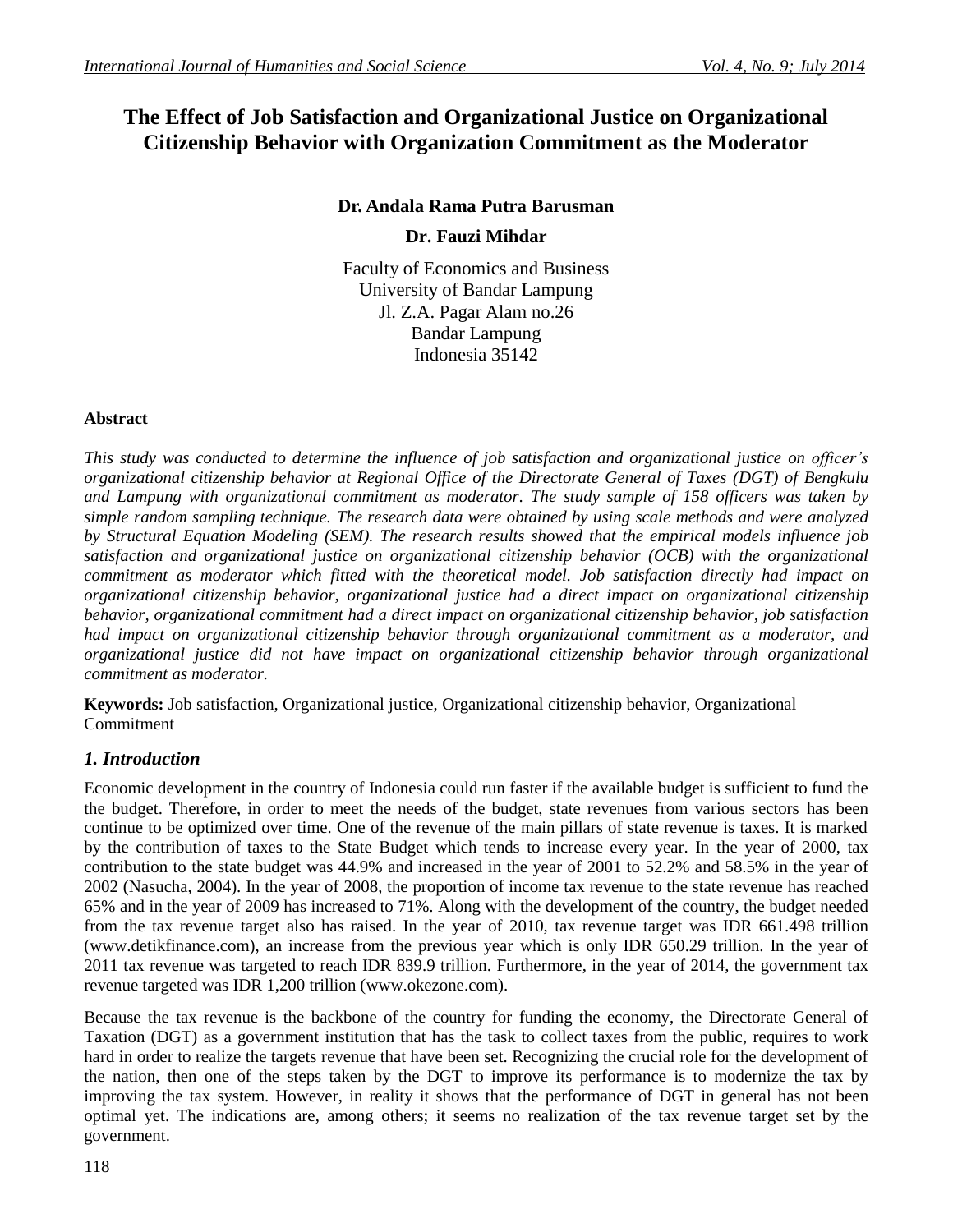DGT performance wasn't optimized because the performance of tax officials wasn't maximized. In the context of the organization, this problem is caused by the behavior of employees who do not support the organization. Behaviors that do not support the role of the organization are antagonist with extra behavior that tax officials has done to improve their performance. Extra role behavior in organization is called Organizational Citizenship Behavior (OCB), as proposed by Alotaibi (2001). OCB is an employee's willingness to act outside of its role for the progress of his organization. OCB, which is also called pro-social behavior, according to Mayfield & Taber (2010), is a vital component for the survival and effectiveness of the organization because the behavior shown, among others, seeks to protect the organization, makes improvements, trains his/her self as an additional responsibility to the organization and creating a positive climate that supports the organization. The pro-social employee behaviors are clearly needed so that the organization can grow and develop properly.

The presence of OCB in the organization is dynamic and volatile. In certain conditions, it can increase and at other times the condition can be dropped. It may happen because OCB condition depends on other factors that influence of it. It's been proved theoretically and empirically that to affect OCB, the organization needs job satisfaction, organizational justice and organizational commitment. From those three factors, the organizational commitment may be as a moderator of influence of OCB. This could be occurred because OCB requires or is affected by organizational commitment. A research conducted by Jahangir *et al.,* (2006) shows that organizational commitment significantly affects OCB. This means that without the support and encouragement of organizational commitment, OCB is difficult to be played by the employees. Based on background research that has been described above, this study will analyze the influences of job satisfaction and organizational justice on OCB, moderated by organizational commitment of employees in the Office of the Directorate General of Taxation (DGT) in Bengkulu and Lampung.

Based on the background above, the research question can be formulated as follows:

- 1. Is a theoretical model of the effect of job satisfaction and organizational justice on organizational citizenship behavior moderated by organizational commitment fit with the empirical data?
- 2. Does the job satisfaction take effect on organizational citizenship behavior?
- 3. Does organizational justice affect the organizational citizenship behavior?
- 4. Does organizational commitment affect the organizational citizenship behavior?
- 5. Does job satisfaction influence on organizational citizenship behavior with organizational commitment as a moderator?
- 6. Does the organization affect the fairness of organizational citizenship behavior with organizational commitment as a moderator?

#### **2. Framework Theory and Hypotheses Development**

#### **2.1. Organizational Citizenship Behavior (OCB)**

Schultz & Schultz (2006) explains that the OCB is doing continuous efforts and working more than the minimum required standards. OCB behavior is indicated in the form of taking additional tasks, volunteering to help the work of others, developing profession, obeying the rules of the organization even when no one is looking, advancing and protecting the organization, keeping a positive attitude and having a tolerance for discomfort in the workplace.

Foote & Tang (2008) defines OCB as behavior based on volunteers that cannot be imposed on the boundaries of the work and is not officially receive the award but is able to contribute to the development of productivity and organizational effectiveness. According to Foote  $\&$  Tang (2008), the behavior encourages social machinery of the organization, provides the flexibility needed to work through a lot of parts and assists employees in the organization to cope with the condition of interdependence with one another.

According to Tschannen-Moran (2003) OCB is implemented in aspects, namely: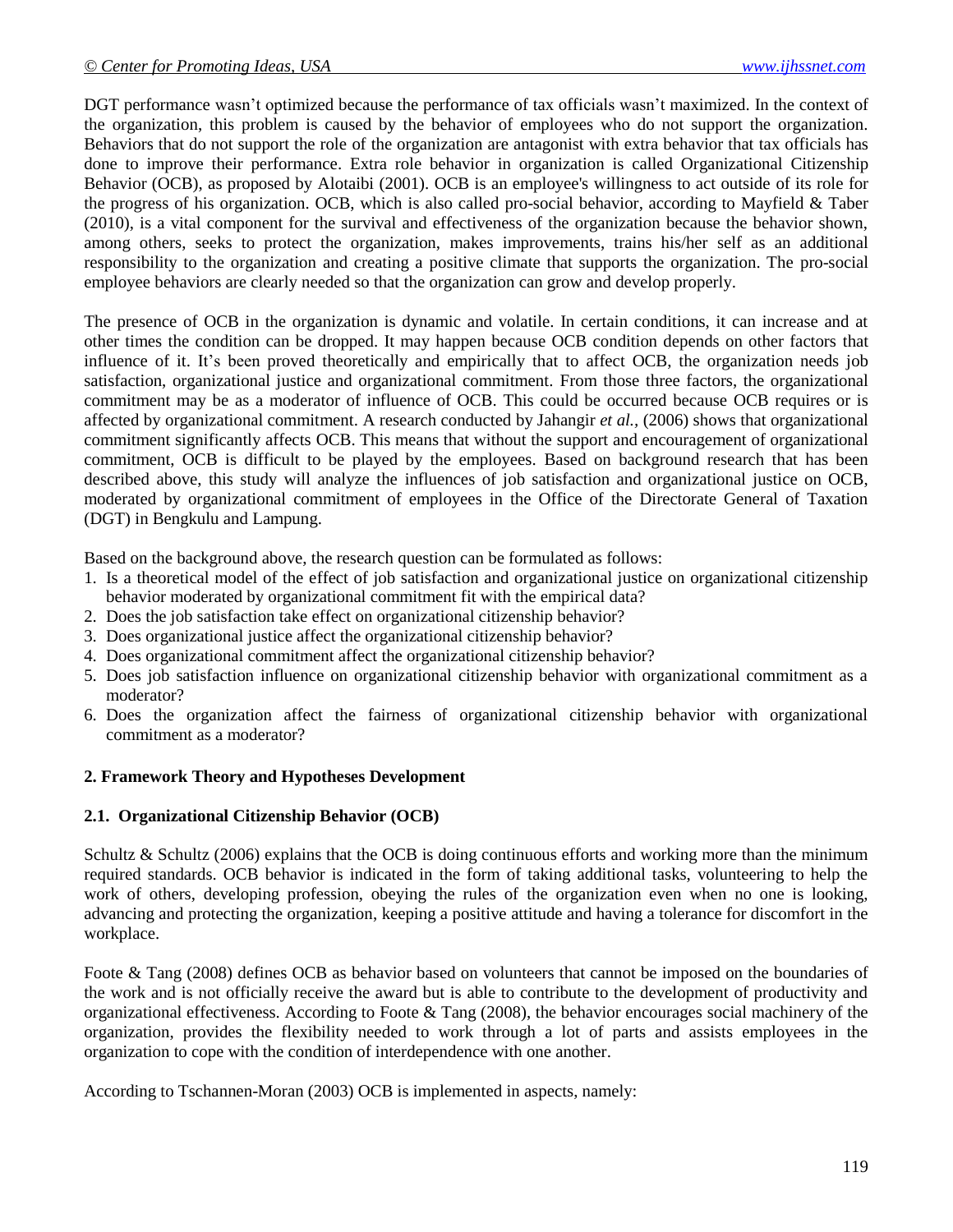- a. *Altruism;* the nature of altruism, such as giving help to the new fellow workers, and make time for others is shown directly on other individuals, but contributes to the efficiency improvement based on individual performance
- b. *Conscientiousness;* the nature of prudence, such as the efficiency of using time, high attendance rate that will contributing to better efficiency based on individual or group.
- c. *Sportsmanship;* mutually supportive and positive nature, such as avoiding petty complaints and complaints is to maximize the total amount of time used in the constructive efforts in the organization.
- d. *Courtesy;* a polite and obedient nature, as through warning letters, or prior notice, and forward the information at the right time that will help preventing problems and maximizing the use of time.
- e. C*ivic virtue;* a wise nature or good membership, as serving a committee or committees, performing functions though not obliged to help, giving a good impression for the organization and providing the necessary services for the organization.

### **2.2. Organizational Commitment**

Newstrom (2007) stated that organizational commitment is a level or degree of self-identification with the organization and the employee wishes to continue an active participation in the organization. Luthans (2008) imposes limits organizational commitment as a strong desire to remain a member of the organization; a desire to demonstrate a high degree of effort on behalf of the organization; and a strong belief in accepting the values and objectives of the organization. As for Slocum & Hellriegel (2007), organizational commitment is the strength of employee involvement in identifying himself into the organization.

Luthans (2008) identifies three aspects of organizational commitment. Firstly, affective commitment comes from the emotional attachment from employees to the organization. Thus, employees with strong affective commitment will identify with actively involved in the organization and enjoys membership in the organization. Secondly, normative commitment associated with feelings of employees towards the need to stay afloat in the organization. Therefore, employees who have high normative commitment will stay in an organization because they are supposed to do that (ought to). Thirdly, rational commitments relating to commitment based on the perceptions of employees for losses will be obtained if he does not continue his job in the organization. Therefore, employees who have a strong rational commitment will stay in an organization because they do require (need to).

### **2.3. Job Satisfaction**

According to Schultz & Schultz (2006), job satisfaction is a feeling and positive and negative attitudes about the job. Meanwhile Boles *et al.,* (2007) explains that job satisfaction is the attitude of the individual associated with the work. Nelson & Quick (2006) defines job satisfaction as a positive emotional state or fun that emerged from the assessment work or work experience.

According to Luthans (2008), there are three aspects that are generally accepted for job satisfaction. Firstly, job satisfaction is an emotional reaction to the work situation. Secondly, job satisfaction is often determined by how the results can meet or exceed expectations. Thirdly, job satisfaction represents several related attitudes. All three of these aspects can be divided into five aspects of job satisfaction, namely: work itself, pay, promotion opportunities, supervision and partners. Nelson & Quick (2006) also supports this by stating that job satisfaction is a general attitude and satisfaction with five aspects as a special work: wages, job itself, promotion opportunities, supervision and partners. On the other hand, Spector (1997) identifies nine elements of job satisfaction, namely: (a) wages; satisfaction with salary and wage increases; (b) promotion; satisfaction with promotion opportunities; (c) supervision; satisfaction with the strict supervision of a person; (d) external benefits; satisfaction with fringe benefits; (e) in exchange unit; satisfaction with rewards (not always money) given for good work; (f) working conditions; satisfaction with the rules and procedures; (g) partners; satisfaction with partners; (h) the nature of the work; satisfaction with the type of work performed; (i) communication; satisfaction with communication within the organization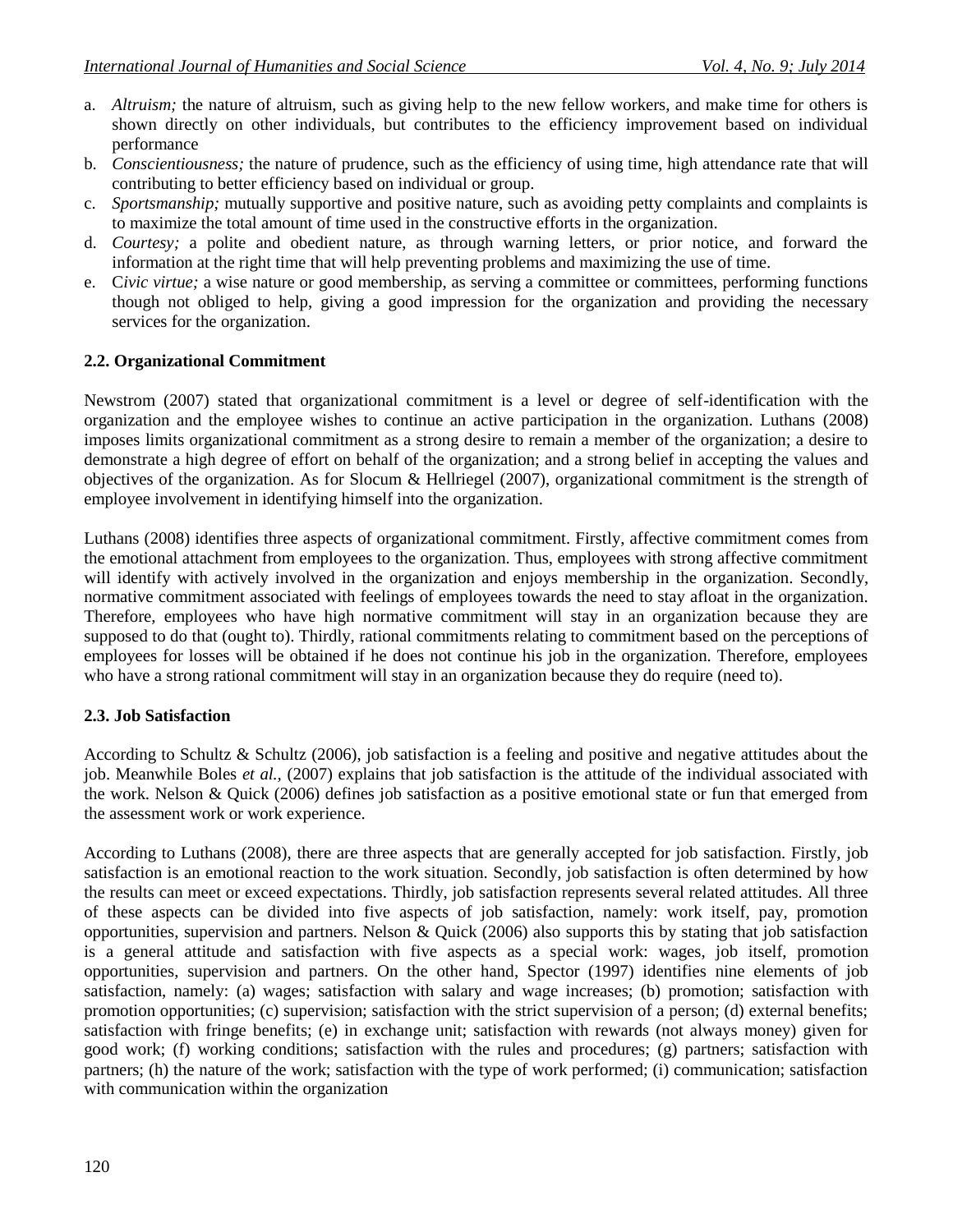### **2.4. Organizational justice**

According to Greenberg & Baron (2003), organizational justice is a person's perception of justice in the organization, which includes perceptions of how decisions are made with regard to the distribution of results and fairness perceptions on the output itself. For Schultz and Schultz (2006), organizational justice is how employees feel fairly treated by the company itself. Muchinsky (2000) imposes limits organizational justice as the fair treatment of a person in the organization. Meanwhile, Ivancevic *et al.,* (2005) defines organizational justice as to what extent individuals feel treated fairly in the workplace.

Gordon (1993) proposes seven dimensions of organizational fairness / justice, namely: regulatory payroll, payroll administration; workplace; salary levels; administration rules, division of labor; degree of freedom and space. Meanwhile, according to Wat & Shaffer (2005), organizational justice construction includes three dimensions, namely distributive justice, procedural justice and interactional justice. Aamodt (2007) also mentions the same thing that has three forms of organizational justice. First, distributive justice; justice is felt on the actual decisions made by the organization. Second, procedural justice; the perceived fairness on the method used to arrive at a decision. Third, interactional justice; the perceived fairness of interpersonal treatment received.

#### **2.5. Relevant Research and Research Model**

Gunlu *et al.,* (2009) conducted a study on the effect of job satisfaction on organizational commitment. His research took subject managers in Turkey using regression analysis. To measure organizational commitment they use a three-dimensional commitment of Meyer and Allen's, namely normative commitment, affective and rational. Job satisfaction uses a scale of Minnesota Satisfaction Questionnaire (MSQ) which includes three dimensions, namely intrinsic, extrinsic and general reinforcement. Research results showed that job satisfaction has a significant relationship with normative commitment and affective. Research conducted by Lam & Zang (2003) by taking a subject of research employees at the fast-food industry in Hong Kong also indicates that factors such as job characteristics, job satisfaction, training and development, compensation and justice has a significant relationship with organizational commitment of employees.

Research on the effect of job satisfaction on OCB was performed by Foote & Tang (2008). His research took the subject of international companies manufacturers' employees in the field of planning, which took place in urban Pennsylvania, rural Kentucky and coastal Mississippi. The samples were taken as 242 people. Research results indicate that there is a significant relationship between OCB and job satisfaction. The relationship of job satisfaction with OCB is also mediated by team commitment. The similar topic of research conducted by Gonzalez & Garazo (2005) had examined the employee at the Hotel Galicia, Spain. The results also showed that job satisfaction has a significant relationship with OCB. Another similar result were also shown in the study of Chiu & Chen (2005), who examined the employee in the administrative machinery and electronics companies. The result proved that intrinsic job satisfaction has a significant relationship with OCB.

Research on the relationship between organizational justices with organizational commitment behavior is partly conducted by Leow & Khong (2009), by taking the research subjects of junior auditors with experience between 1 to 3 years in auditing organization in Penang, Selangor. Research results among others concluded that distributive justice, procedural justice, and interactional justice have a significant relationship with affective commitment and normative commitment. Research conducted by Olkkonen & Lipponen (2006) also proved that distributive justice, procedural justice, and interactional justice have a relationship with the identification of the organization that is one of the indicators of organizational commitment. Similarly, the study conducted by Hassan (2002) also proved that justice organization viewed by the dimensions of procedural justice and distributive justice has a significant relationship with organizational commitment.

Another research on the relationship between organizational justice and organizational commitment was conducted by Moorman *et al.,* (1993). The research takes on the subject of the employees and managers of national cable television company, involving 1500 employees and 230 managers. To measure organizational justice, procedural justice is used, whereas organizational commitment uses the commitment component of Meyer and Allen's, normative commitment, affective, and continuation. Research results showed that procedural justice has a significant relationship with affective commitment and continuity of commitment. In addition, research conducted by Desivilya *et al.,* (2006) explained that interactional justice as one dimension of organizational justice has a significant relationship with OCB.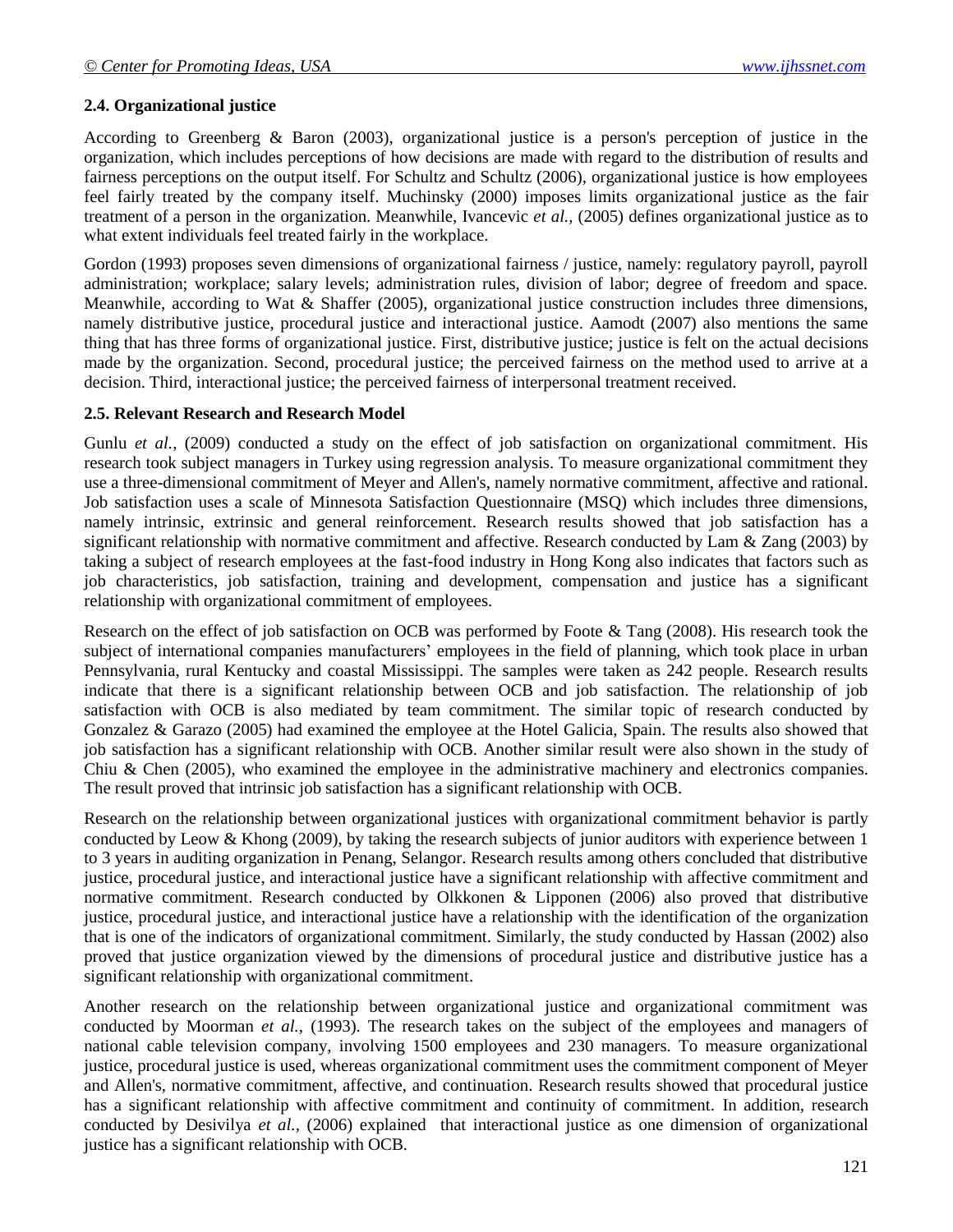Research on the relationship between organizational commitment and OCB carried out by Jahangir *et al.,* (2006). The research took a mid-level employee subject to the private commercial banks in Bangladesh which totaled 195 respondents. Research results proved that organizational commitment significantly affect OCB. The results also supported the research by Feather & Rauter (2004) where the research included showing that organizational commitment has a relationship with OCB.

Based on these studies, a theoretical model of the study can be constructed and presented in figure 1.

### **2.6. Research Hypotheses**

The theoretical model which consists of the variables of job satisfaction and organization justice with the moderator of organization commitment can be used to predict and explain the Organizational Citizenship Behavior (OCB). Based on the model above, the research hypotheses are as follows:

- H1 : The theoretical model consists of a variable job satisfaction and organizational justice with organizational commitment as a moderator can be used to predict and explain the *organizational citizenship behavior* variables.
- H2 : There is the influence of job satisfaction on *organizational citizenship behavior*.
- H3 : There is the influence of organizational justice on *organizational citizenship behavior*.
- H4 : There is the influence of organizational commitment on *organizational citizenship behavior*.
- H5 : There is the influence of job satisfaction on *organizational citizenship behavior* moderated by organizational commitment.
- H6 : There is the influence of organizational justice on *organizational citizenship behavior* moderated by organizational commitment.

### **3. Methodology**

The subjects were employees of the Regional Office of DGT in Bengkulu and Lampung, amounting to 621 people, while the sample under the provisions of table Bartlett, Kotrlik & Higgins (2001) at the  $\alpha = 0.01$  is 158 people. Sampling was done by simple random sampling technique. The data was collected using the method of scale, which contains statements with alternative answers that have been available. Scale before used first tested for validity and reliability. Data were analyzed using Structural Equation Modeling approach (SEM) or Structural Equation Modeling with LISREL processed.

#### **4. Results and Discussion**

The results of data processing by using LISREL presented to path coefficients and t test are described in figure 2 and figure 3.

### **4. 1. Hypothesis 1 (Testing of the Model Fit)**

The indexes to test the fit of the model are given in table 1. From 8 indexes there are two categorized not fit (P  $(\chi^2)$  and AGFI), one categorized marginal fit (GFI), and five categorized good fit indices (NFI, NNFI, CFI, IFI, and RFI), so it can be concluded that the empirical model of the effect of job satisfaction and organizational justice on organizational citizenship behavior with organizational commitment as a moderator are fit with theoretical models.

### **4. 2. Hypothesis 2 (The Effect of Job Satisfaction on OCB)**

Path coefficients directly influence job satisfaction on OCB  $(\gamma_{21}) = 0$ , 40. Positive path coefficients obtained, thus indicating that the effect is directly proportional. That is, high job satisfaction will increase OCB. The t-test values were obtained at 2.94, while the value of t-table with  $df = 156$  is 1.96. The value of t count > t-table, so that the hypothesis is accepted, which means that job satisfaction directly influence OCB.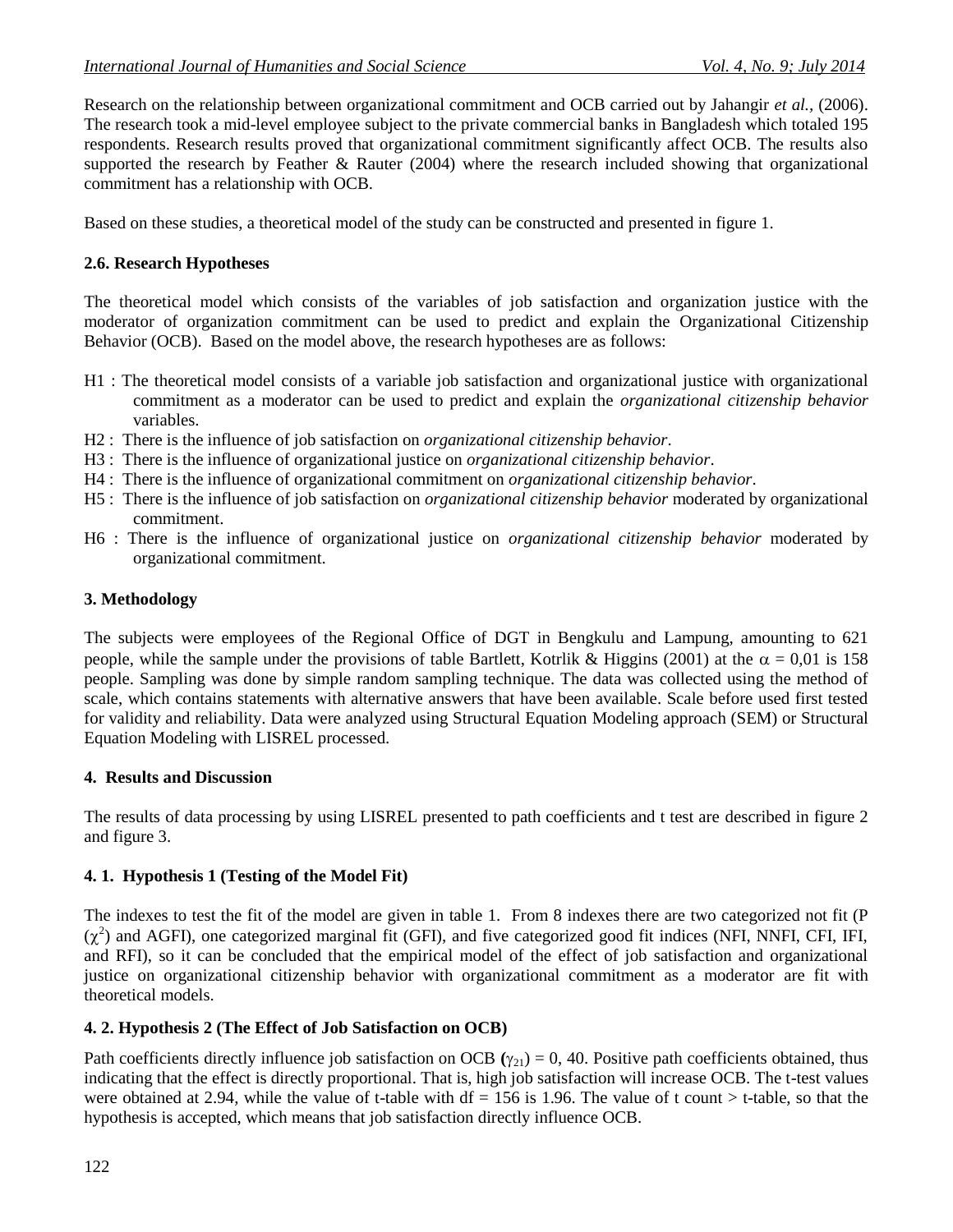### **4. 3. Hypothesis 3 (The Effect of Organizational Justice on OCB)**

Path coefficients directly influence organizational justice on OCB  $(\gamma_{22}) = 0.31$ . Positive path coefficient describes the influence of which is directly proportional, so that perceived organizational justice will increase OCB. The ttest values obtained at 2.98 while the value of t-table with  $df = 156$  is 1.96. The value is t count  $>$  t-table, so that the hypothesis is accepted. It means that there is a direct effect of organizational justice on OCB.

### **4. 4. Hypothesis 4 (The effect of Organizational Commitment on OCB)**

Path coefficients directly influence organizational commitment on OCB  $(\beta 21) = 0.33$ . Positive path coefficient indicates the direction of influence or directly proportional, so that high organizational commitment will increase OCB. The t-test values obtained at 3.02, while the value of t-table with  $df = 156$  is 1.96. The value is t count > ttable, so that the hypothesis is accepted. It means that there is a direct effect of organizational commitment on OCB.

#### **4. 5. Hypothesis 5 (The Effect of job Satisfaction on OCB through Organization Commitment)**

Path coefficient effect of job satisfaction on OCB through organizational commitment is  $(\gamma_{21.1}) = 0.22$ . Positive path coefficients obtained, thus indicating that the effect is directly proportional. That is, high job satisfaction will increase further the organization's commitment to the growing impact of OCB. The t-test values obtained at 2.65 while the value of t-table with df = 156 is 1.96. The value is t count > t-table, so that the hypothesis is accepted. It means that organizational commitment moderates the effect of job satisfaction on OCB.

#### **4. 6. Hypothesis 6 (The Effect of Organizational Justice on OCB through Organization Commitment)**

Path coefficients influence of organizational justice on OCB through organizational commitment  $(\gamma_{22.1})$  obtained was 0.08. Path coefficients significant positive influence is directly proportional, so that both perceived organizational justice will increase which in turn affects the organization's commitment to increased OCB. The ttest values obtained at 1.63, while the value of t-table with  $df = 156$  is 1.96. T-count value  $\lt$  t-table, so the hypothesis is rejected. It means that organizational commitment does not moderate the effect of organizational justice on OCB.

### **5. Conclusion**

From the result of the data analyzed, it can be concluded that:

- 1. The results of testing the accuracy of the model showed that most indices are relatively *good fit*. It indicates that the empirical model of the effect of job satisfaction and organizational justice on OCB moderated by organizational commitment are fit with theoretical models.
- 2. Job satisfaction directly influences OCB. These results indicate that if job satisfaction is high, it will be followed by a high OCB.
- 3. Justice organization directly influences OCB. These results indicated that both perceived organizational justice will be followed by increased OCB.
- 4. Organizational commitment directly influences OCB. These findings suggest that high organizational commitment will be followed by increased OCB.
- 5. Affect job satisfaction on OCB through organizational commitment as a moderator. These results indicate that high job satisfaction will increase further the organization's commitment to the growing impact of OCB.
- 6. Justice organization has no effect on OCB through organizational commitment as a moderator. This finding meant that the existence of organizational commitment does not strengthen the influence of organizational justice on OCB.

### **6. Implications**

Based on the research results obtained some important things that can be used as a contribution to the theory that hopefully can be useful for the development of the study and also the practical steps that can be used by DGT in Bengkulu and Lampung. Those contribution and implications are: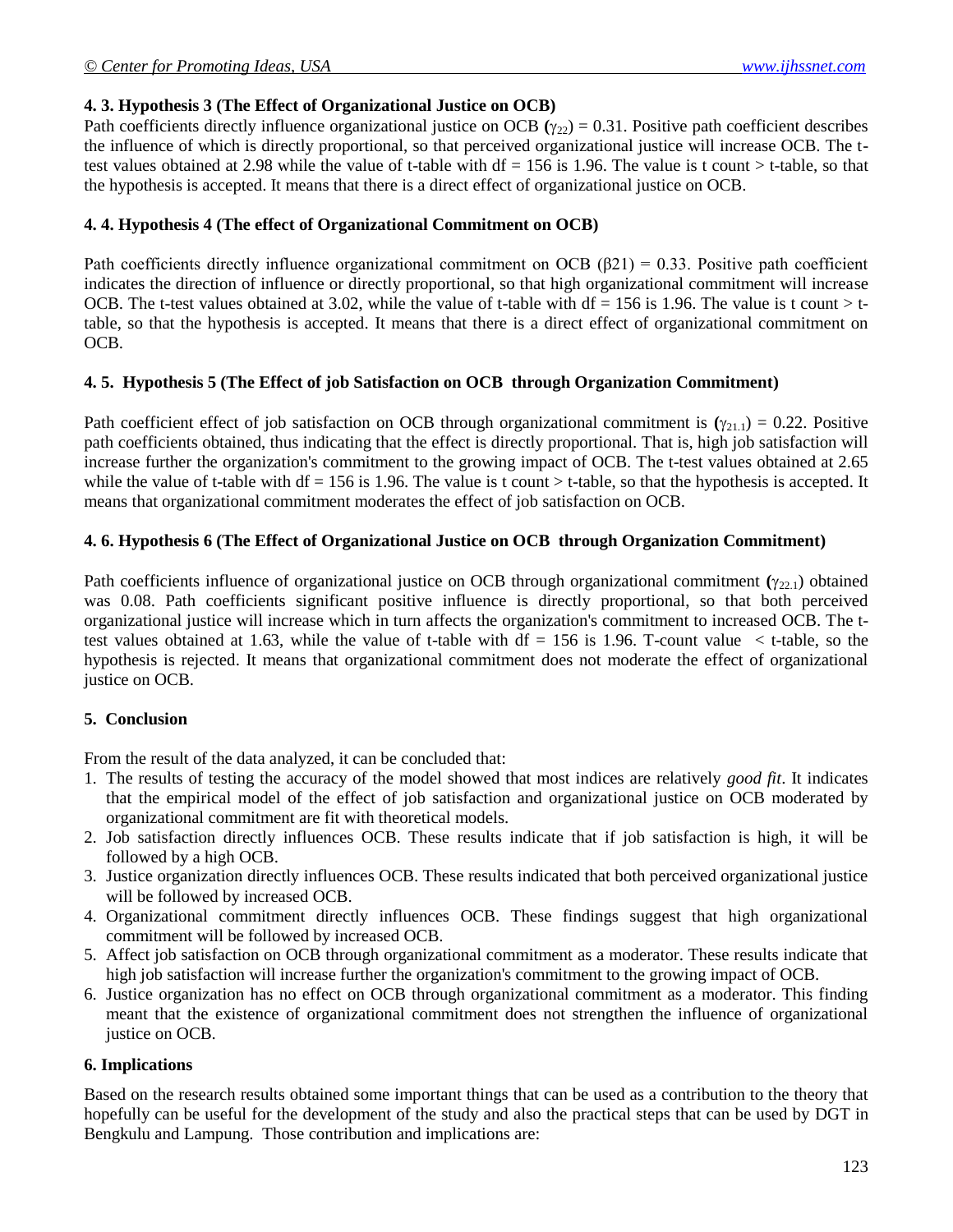- a. Theoretically, the theoretical model tested in this study is a model of a combination of several previous studies that are fit, so it can be used as reference models valid in developing employee organizational citizenship behavior. In addition, further research needs to be done to extend the model by adding other factors and involve a greater number of samples so as to expand the area of generalization.
- b. Practically, Regional Office of the DGT in Bengkulu and Lampung in developing employees' OCB can take satisfaction strategy development and justice organizations work through the indicators. In addition, the management of the office in Bengkulu and Lampung need to realize that job satisfaction and organizational justice is important to note in order to improve organizational commitment of employees which in turn can contribute positively to OCB, so it is necessary to take concrete steps to pursue the achievement of the aspects of satisfaction and justice organization working adequately. At the same time, commitment to employee organizations also need to be maintained and improved internally by employees through self-realization sincerely in working based on a realistic view that the organization is a place to make a living so that its existence should be maintained and developed continuously, sustainably and externally by the organization by providing more adequate facilities to meet the needs, desires, and expectations of employees that has not been met, related to the needs of primary, secondary, and tertiary.

#### *References*

Aamodt, M. G. (2007). Industrial/Organizational Psychology: An Applied Approach. Belmont, CA: Thomson Learning, Inc.

- Alotaibi, A. G. (2001). Antecedents of OCB: A Study of Public Personnel in Kuwait. Public Personnel Management. Vol. 30, No. 3.
- Arif Hassan. (2002). Organizational Justice as A Determinant of Organizational Commitment and Intention to Leave. Asian Academy of Management Journal. Vol. 7, No. 2, 55–66.
- Boles, J., Madupalli, R., Rutherford, B., and Wood, J. A. (2007). The Relationship of Facets of Salesperson Job Satisfaction with Affective Organizational Commitment. Journal of Business & Industrial Marketing, 22/5, 311–321.
- Chaizi Nasucha. (2004). Reformasi Administrasi Publik: Teori dan Praktik. Jakarta: Grasindo.
- Chiu, S. and Chen, H. (2005). Relationship between Job Characteristics and Organizational Citizenship Behavior: The Meditational Role of Job Satisfaction. Social Behavior and Personality; 33, 6; ProQuest Science Journals. pg. 523.
- Desivilya, H. S., Sabag, Y., and Ashton, E. (2006). Prosocial Tendencies in Organizations: The role of Attachment styles and Organizational Justice in Shaping Organizational Citizenship Behavior, International Journal of Organizational Analysis, Vol. 14 No. 1, 22-42.
- Feather, N. T. and Rauter, K. A. (2004). Organizational Citizenship Behaviours in Relation to Job Status, Job Insecurity, Organizational Commitment and Identification, Job Satisfaction and Work Values. Journal of Occupational and Organizational Psychology. 77, ABI/INFORM Global.
- Foote, D. A. and Tang, T. L. (2008). Job Satisfaction and Organizational Citizenship Behavior (OCB) Does Team Commitment Make A Difference in Self-Directed Teams? Management Decision, Vol. 46 No. 6, 933-947.
- González, J. V., and Garazo, T. G. (2006). Structural Relationships between Organizational Service Orientation, Contact Employee Job Satisfaction, Citizenship Behavior. International Journal of Service Industry Management. 17, 1; ABI/INFORM Global.
- Gordon, J. R. (1993). A Diagnostic Approach to Organizational Behavior, Fourth Edition, Allyn & Bacon, A Division of Simon & Schuster, Inc., Needham Heidhts, MA 02194.
- Greenberg, J., and Baron, R. A. (2003), Behavior in Organization. 7<sup>th</sup> Edition. Upper Saddle River. New Jersey: Prentice Hall, Inc.
- Gunlu, E., Mehmet A., and Percin, N. S. (2010). Job Satisfaction and Organizational Commitment of Hotel Managers in Turkey. International Journal of Contemporary Hospitality Management. Vol. 22 No. 5, 693-717
- Ivancevic, J. M., Konopaske, R. & Matteson, M.T. (2005). Organizational Behavior and Management. New York: McGraw-Hill Company.
- Jahangir, N., Akbar, M., and Begum, N. (2006). The Role of Social Power, Procedural Justice, Organizational Commitment, and Job Satisfaction to Engender Organizational Citizenship Behavior. ABAC Journal. Vol. 26, No. 3 September , 21- 36.
- Lam, T. and Zhang, H. Q. (2003). Job Satisfaction and Organizational Commitment in the Hong Kong Fast Food Industry. International Journal of Contemporary Hospitality Management. Vol. 15 No. 4, 2003, 214-220.
- Leow, K. L., and Khong, K. W. (2009). Organizational Commitment: The Study of Organizational Justice and Leader Member Exchange (LMX) among Auditors in Malaysia. International Journal of Business and Information. Volume 4, Number 2, 161-198.
- Luthans, F. (2008). Organizational Behavior. Boston: McGraw-Hill.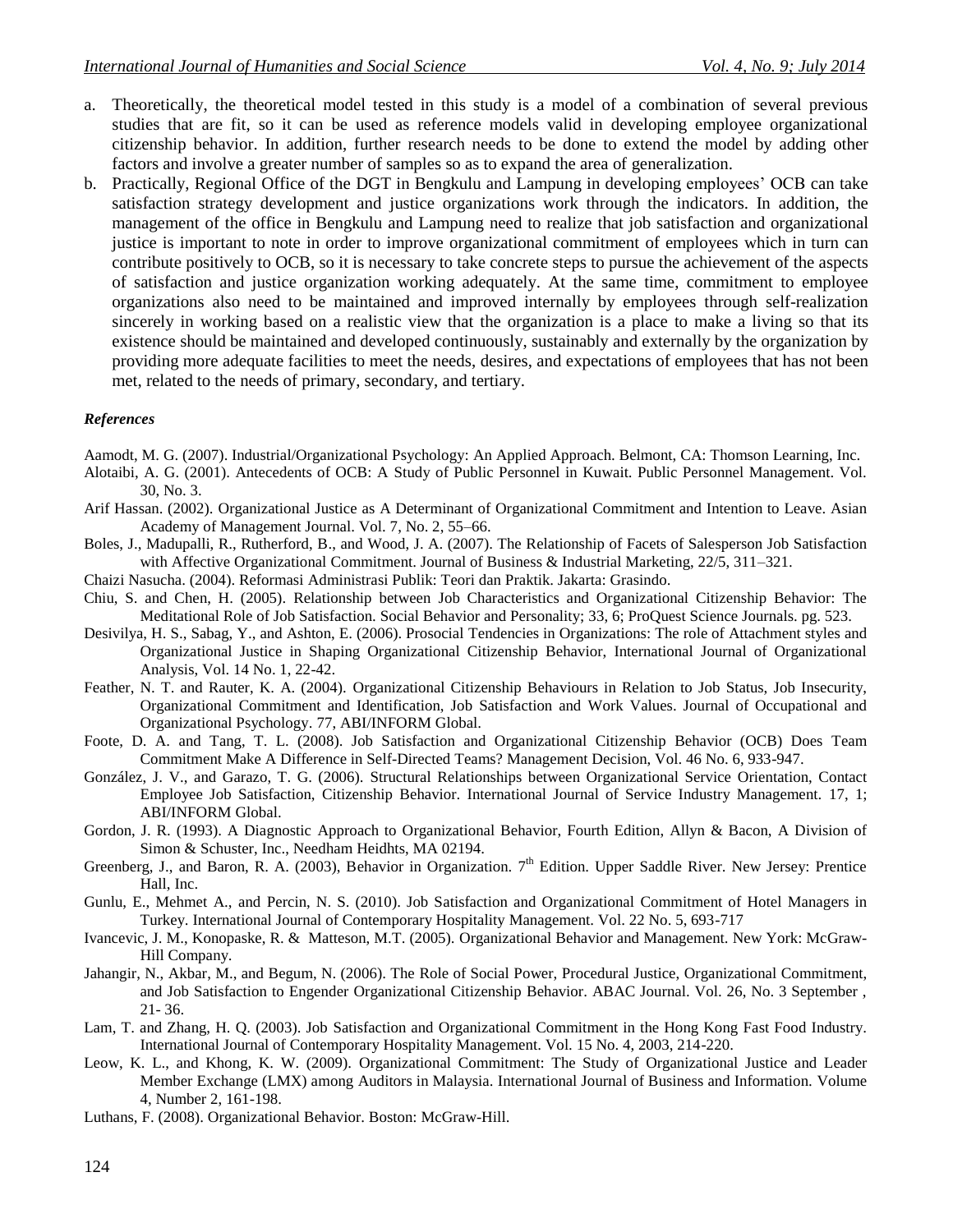Mayfield, Clifton O. and Taber, T. D. (2010). A prosocial self-concept approach to understanding organizational citizenship behavior. Journal of Managerial Psychology, Vol. 25 No. 7, 2010, 741-763.

Moorman, R. H., Niehoff, B. P., and Organ, D. W. (1993). Testing employee fairly and organizational citizenship behavior: sorting the effects of job satisfaction, organizational commitment, and procedural justice.

Muchinsky, P. M. (2000). Psychology applied to work. Belmont CA: Wadsworth Thomson Learning.

Nelson, D. L. and Quick, J. C. (2006). Organizational Behavior: Foundations, Realities & Challenges. Ohio: South-Western. Newstrom, J. W. (2007). Organization Behavior: Human Behavior at Work. Boston: McGraw Hill.

Olkkonen, M., and Lipponen, J. (2006). Relationships between Organizational Justice, Identification with Organization and Work Unit, and Group-Related Outcomes. Organizational Behavior and Human Decision Processes. 100, 202–215.

Schultz, D. and Schultz, S. E. (2006). Psychology & Work Today. New Jersey: Pearson Education Inc.

Slocum, J. W. and Hellriegel, D. (2007). Fundamental of Organizational Behavior. Australia: Thomson-South Western. Spector, P. E. (1997). Job Satisfaction. California: SAGE Publishing.

Tschannen-Moran, M. (2003). Fostering Organizational Citizenship in Schools: Transformational Leadership and Trust. Journal of Educational Administration. Chapter 6, 1-36.



 $\xi_1$  = Job Satisfaction

 $\xi_2$  = Organization Justice

 $\eta_1$  = Organization Commitment

 $\eta_2$  = Organizational Citizenship Behavior